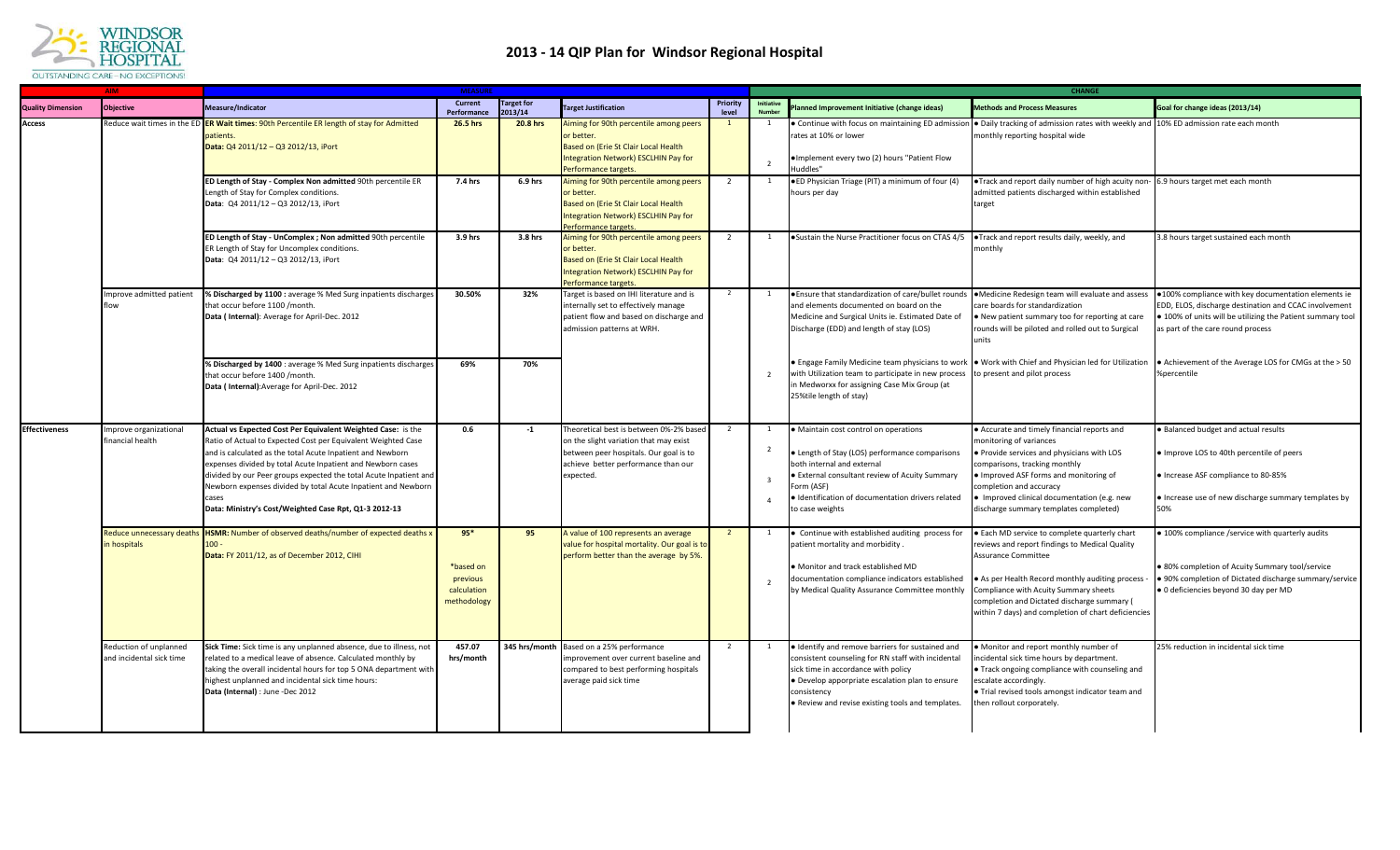|                          | AIM                                                                                             | <b>MEASURE</b>                                                                                                                                                                                                                                                                                                                                                      |                                         |                                   |                                                                                                                                                                                                                                                                                                         |                | <b>CHANGE</b>                             |                                                                                                                                                                                                                                             |                                                                                                                                                                                                                                                                                                                                                                                                                                                                                                            |                                                                                                                                                                                                                                                                                                                |
|--------------------------|-------------------------------------------------------------------------------------------------|---------------------------------------------------------------------------------------------------------------------------------------------------------------------------------------------------------------------------------------------------------------------------------------------------------------------------------------------------------------------|-----------------------------------------|-----------------------------------|---------------------------------------------------------------------------------------------------------------------------------------------------------------------------------------------------------------------------------------------------------------------------------------------------------|----------------|-------------------------------------------|---------------------------------------------------------------------------------------------------------------------------------------------------------------------------------------------------------------------------------------------|------------------------------------------------------------------------------------------------------------------------------------------------------------------------------------------------------------------------------------------------------------------------------------------------------------------------------------------------------------------------------------------------------------------------------------------------------------------------------------------------------------|----------------------------------------------------------------------------------------------------------------------------------------------------------------------------------------------------------------------------------------------------------------------------------------------------------------|
| <b>Quality Dimension</b> | <b>Objective</b>                                                                                | Measure/Indicator                                                                                                                                                                                                                                                                                                                                                   | Current<br>Performance                  | <b>Target for</b><br>2013/14      | <b>Target Justification</b>                                                                                                                                                                                                                                                                             | Priority       | Initiative<br><b>Numbe</b>                | lanned Improvement Initiative (change ideas)                                                                                                                                                                                                | <b>Methods and Process Measures</b>                                                                                                                                                                                                                                                                                                                                                                                                                                                                        | Goal for change ideas (2013/14)                                                                                                                                                                                                                                                                                |
| Integrated               | Reduce unnecessary time<br>spent in acute care                                                  | Percentage ALC days: Total number of inpatient days designated<br>as ALC, divided by the total number of inpatient days.<br>Data: Q3 2011/12 - Q2 2012/13, DAD, CIHI                                                                                                                                                                                                | 13.10%                                  | 9%                                | Better than provincal target for acute ALC<br>for hospital type and in alignment with<br><b>ESC LHIN target</b>                                                                                                                                                                                         | $\overline{2}$ | -1                                        | · Continue collaboration with CCAC- ESCHLIN in<br>the implementation of Home First strategies and<br>options to facilitate placement of ALC patients                                                                                        | . Daily monitoring and trending of patients being<br>discharged home, Readiness for Discharge (RFD)<br>and number of ALC patients                                                                                                                                                                                                                                                                                                                                                                          | . # of patients discharged per day<br>● # of patients meeting RFD<br>• # of patients per ALC destination/ day                                                                                                                                                                                                  |
|                          | Reduce unnecessary<br>hospital readmission                                                      | Readmission within 30 days for selected CMGs to any facility:<br>The number of patients with select CMGs (ie CHF, COPD,<br>stroke) readmitted to any facility for non-elective inpatient care<br>within 30 days of discharge, compared to the number of expected<br>non-elective readmissions -<br>Data: 2011 DAD, CIHI                                             | 15.12%<br>22.7 % CHF                    | 12%<br>12 % CHF                   | This is based on the Erie St. Clair LHIN<br>Quality and Safety Committee targets.<br>The goal is to reduced 30 day re-admits<br>for COPD and CHF patients to a 3 year<br>target of 12%. These are the 2 CMG's<br>with the largest readmission rate and<br>hence the target produced for the<br>overall. | $\overline{2}$ | $\overline{2}$<br>$\overline{\mathbf{3}}$ | . Implementation of a revised standardized care<br>pathway to guide care from admission to discharge adherence eg. Order set utilization, CCAC on<br>and beyond<br>• LACE tool implementation<br>• Education of staff on the entire process | Audit key steps in the pathway to ensure<br>discharge, follow-up appointment<br>• Electronic LACE tool implemented for every CHF<br>patient on the pilot unit<br>. Roll-out of LACE tool to other areas as<br>appropriate<br>· Educational Program developed and to be<br>provided to all staff on the pilot unit and roll-out<br>to other unit as appropriate<br>. Develop a methodology for communication of<br>LACE score on handoff to other care providers ie.<br>Rapid Response Nurse Program (CCAC) | · 50% of order set utilized;95% of patients received CCAC<br>consult and/or referral; 100% of CHF patients will have a<br>follow-up appointment with MD<br>. 100% of patients on the pilot unit will have a LACE score<br>on admission and discharge<br>• 75% of staff on pilot unit receive education program |
| <b>Patient Centered</b>  |                                                                                                 | nprove patient satisfaction NRC Picker: "Overall, how would you rate the care and services<br>you received at the hospital?" (add together percent of those who<br>responded "Excellent, Very Good and Good")<br>Data: NRC Picker, Oct 2011-Sep 2012                                                                                                                | 94.8 (Inpatient<br>86.18 (ED)           | 96.4<br>(Inpatient)<br>91.8% (ED) | This is based on the established<br>benchmark for Pt Satisfaction Indicators<br>80th percentile NRC Picker data (fiscal<br>$2010-11$                                                                                                                                                                    | $\overline{2}$ |                                           | . Sustain existing overall patient satisfaction scores   Reporting monthly and quarterly NRC Picker                                                                                                                                         | results                                                                                                                                                                                                                                                                                                                                                                                                                                                                                                    | Sustain 95% or greater overall satisfaction ***also refer to<br>emotional support indicator below                                                                                                                                                                                                              |
|                          | mprove overall patient<br>with emotional support<br>providing during inpatient<br>and ED visits | Emotional Support NRC Picker survey questions evaluate how<br>well WRH program address anxieties/fears and confidence/trust<br>in service providers and the ease of finding someone to talk to.<br>This indicator combines positive scores for all the questions that<br>fall under the Emotional Support Dimension of Care.<br>Data: NRC Picker, Oct 2011-Sep 2012 | 70.64%<br>(Inpatient)<br>62.92%<br>(ED) | 78%<br>(Inpatient)<br>70%<br>(ED) | 10% improvement for Emotional<br>Support.                                                                                                                                                                                                                                                               | $\overline{2}$ |                                           | · Initiate Corporate "World Class Service" training                                                                                                                                                                                         | . House-wide training over the next twelve (12)<br>months with monitoring and reporting of impact<br>on NRC Picker emotional support scores                                                                                                                                                                                                                                                                                                                                                                | • 10%improvement/program                                                                                                                                                                                                                                                                                       |
| Safety                   | Reduce clostridium difficile<br>associated diseases (CDI)                                       | CDI rate per 1,000 patient days: Number of patients newly<br>liagnosed with hospital-acquired CDI, divided by the number of<br>patient days in that month, multiplied by 1,000 - Acute Care only<br>Data: Average for Jan-Dec. 2012                                                                                                                                 | 0.27/1000pt<br>days                     | 0.25/1000pt<br>days               | Benchmark - based on the 10th<br>percentile performance for hospitals with<br>>300 beds.                                                                                                                                                                                                                | $\overline{2}$ |                                           | • Continue to roll out the use of clorox products for • Establish daily and terminal cleaning process<br>cleaning CDI patient rooms and equipment<br>corporate wide                                                                         | (through housekeeping) for the use of clorox based per tracer audits/month<br>products in CDI cases<br>• Ensure that all clinical units are utilizing clorox<br>based products for cleaning equipment in CDI cases-CDI cases<br>presently process is being rolled out corporately                                                                                                                                                                                                                          | .100% compliance with the use of clorox in CDI cases as<br>.100% of the units have implemented clorox products in                                                                                                                                                                                              |
|                          | Reduce rates of deaths and<br>complications associated<br>with surgical care                    | Rate of in-hospital mortality following major surgery: This<br>ndicator measures the rate of in-hospital deaths due to all causes<br>occurring within five days of major surgery.<br>Data: FY 2011/12, CIHI CHRP eReporting tool                                                                                                                                    | 4.85                                    | 4.06                              | Target is based on the hospital adjusted<br>rate for the high performer in the<br>Province of Ontario. Fiscal year 2010-<br>2011.                                                                                                                                                                       | $\overline{2}$ | <sup>1</sup>                              | See HSMR change/improvement content - will be<br>monitored by Medical Quality Assurance audits                                                                                                                                              |                                                                                                                                                                                                                                                                                                                                                                                                                                                                                                            |                                                                                                                                                                                                                                                                                                                |
|                          | hand hygiene compliance                                                                         | Sustain health care provider Overall HH compliance (based on 4 moments of HH): % of<br>observed staff who wash their hands appropriately according to<br>the MoHLTC moments of hand hygiene criteria.<br>Data (Internal): average April- Dec 2012                                                                                                                   | 95.90%                                  | > 95%                             | Close to Theoretical best                                                                                                                                                                                                                                                                               |                |                                           | . Ensure Hand hygiene auditing process are<br>resulting in true picture of hand hygiene (ie<br>reliable and valid)<br>• Standardize the patient and family education re<br>HH performance expectations at WRH on all unit                   | . Research best practice literature and determine<br>best process for auditing<br>. Retrain auditors to new process and standardize<br>methodology<br>. Process to be developed for patient/<br>family/visitor education                                                                                                                                                                                                                                                                                   | . 90% of those conducting audits will be trained<br>. Reduction in HAI rate to below target (.875/1000pt<br>days)                                                                                                                                                                                              |
|                          | Eliminate incidence of<br>and colonizations                                                     | Hospital Acquired Infections (HAI): the number of hospital<br>Hospital acquired infections acquired infections expressed as a rate per 1000 patient<br>days/mon. The infections included are: Multiple-Resistant Staph<br>Aureus (MRSA), Vancomycin-Resistant Enterococci (VRE)<br>Clostridium Difficile (C diff).<br>Data (Internal): average April- Dec 2012      | 0.92                                    | 0.875/1000<br>patient             | Target is based on >10% improvement of<br>Windsor Regional Hospitals current<br>average monthly performance.                                                                                                                                                                                            | $\overline{2}$ | $\mathbf{1}$                              | • Evaluate and eliminate gaps in screening patients<br>on transfer to unit                                                                                                                                                                  | Research best practice hospitals and redevelop<br>for infections on ED visit; in patient admission and the documentation on the IPAC screening tool for ongoing documentation on pilot /target units<br>infections.<br>• Determine ongoing accountabilities for<br>documentation on the patient screening tool and<br>patient record                                                                                                                                                                       | . 75% accurate completion of the screening tool and                                                                                                                                                                                                                                                            |
|                          | Avoid incidences of patient<br>falls with injury                                                | Patient Falls with Injury: the number of reported inpatient falls<br>with injury expressed as a rate per 1000 patient days/month.<br>Data (Internal): average April- Dec 2012                                                                                                                                                                                       | 0.08/1000 pt<br>days                    | days                              | 0.07/1000 pt Target is based on $>$ 10% improvement of<br>Windsor Regional Hospitals most recent<br>fiscal performance.                                                                                                                                                                                 |                | 1                                         | • Create a "falls" and "comfort round" bundle<br>focused on evidenced based practice on<br>assessment of risk and implementation of<br>interventions.                                                                                       | · Introduce best practice to staff<br>. Provide staff education and training.<br>• Modify practice.<br>. Track and report fall with injury rate weekly and<br>monthly                                                                                                                                                                                                                                                                                                                                      | . 80% of staff having completed Falls and Comfort Round<br>Bundle Training & Education.<br>.5% overall reduction of fall with injury rate.                                                                                                                                                                     |